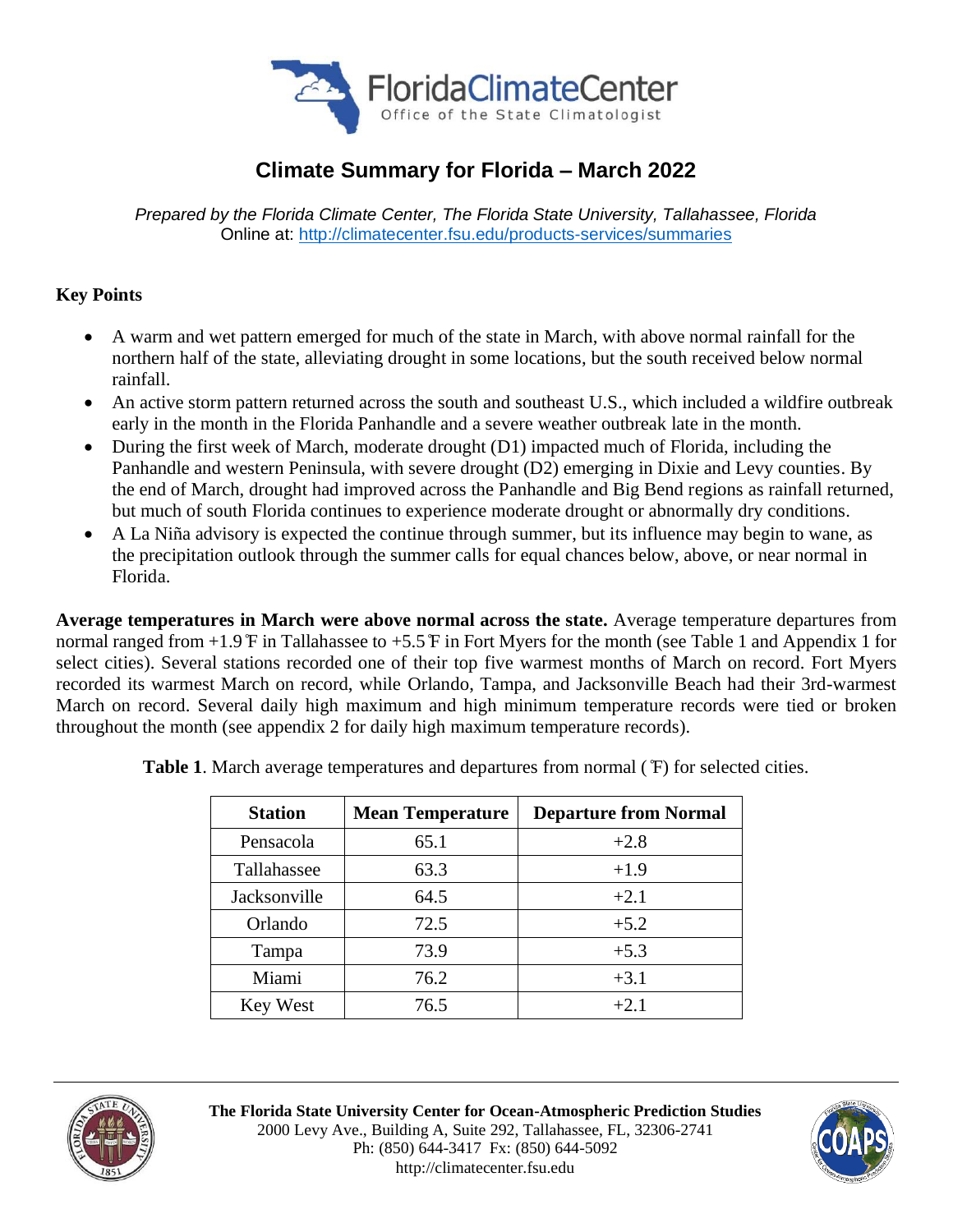**Rainfall totals in March were above normal for much of the northern half of the state and below normal in the south**. The monthly precipitation departures from normal ranged from -0.97 inches in Key West to +9.1 inches in Gainesville (Table 2 and Appendix 1). Most southerly locations in the state recorded a precipitation deficit for the month, but some places especially in north-central Florida saw a surplus of rainfall (Figure 1). Gainesville and Cross City recorded their wettest March on record, while Fort Lauderdale had its 7th-driest March on record. As a result of continued dryness, moderate drought and abnormally dry conditions continue to impact much of the southern Peninsula (see below).

| <b>Station</b> | <b>Total Rainfall</b> | <b>Departure from Normal</b> |  |
|----------------|-----------------------|------------------------------|--|
| Pensacola      | 6.09                  | $+0.84$                      |  |
| Tallahassee    | 9.05                  | $+3.81$                      |  |
| Jacksonville   | 9.95                  | $+6.66$                      |  |
| Orlando        | 5.76                  | $+2.73$                      |  |
| Tampa          | 2.91                  | $+0.39$                      |  |
| Miami          | 2.03                  | $-0.43$                      |  |
| Key West       | 0.56                  | $-0.97$                      |  |

**Table 2**. March precipitation totals and departures from normal (inches) for selected cities.

**Figure 1.** A graphical depiction of the monthly rainfall departure from normal (in inches) for March (courtesy of NOAA).

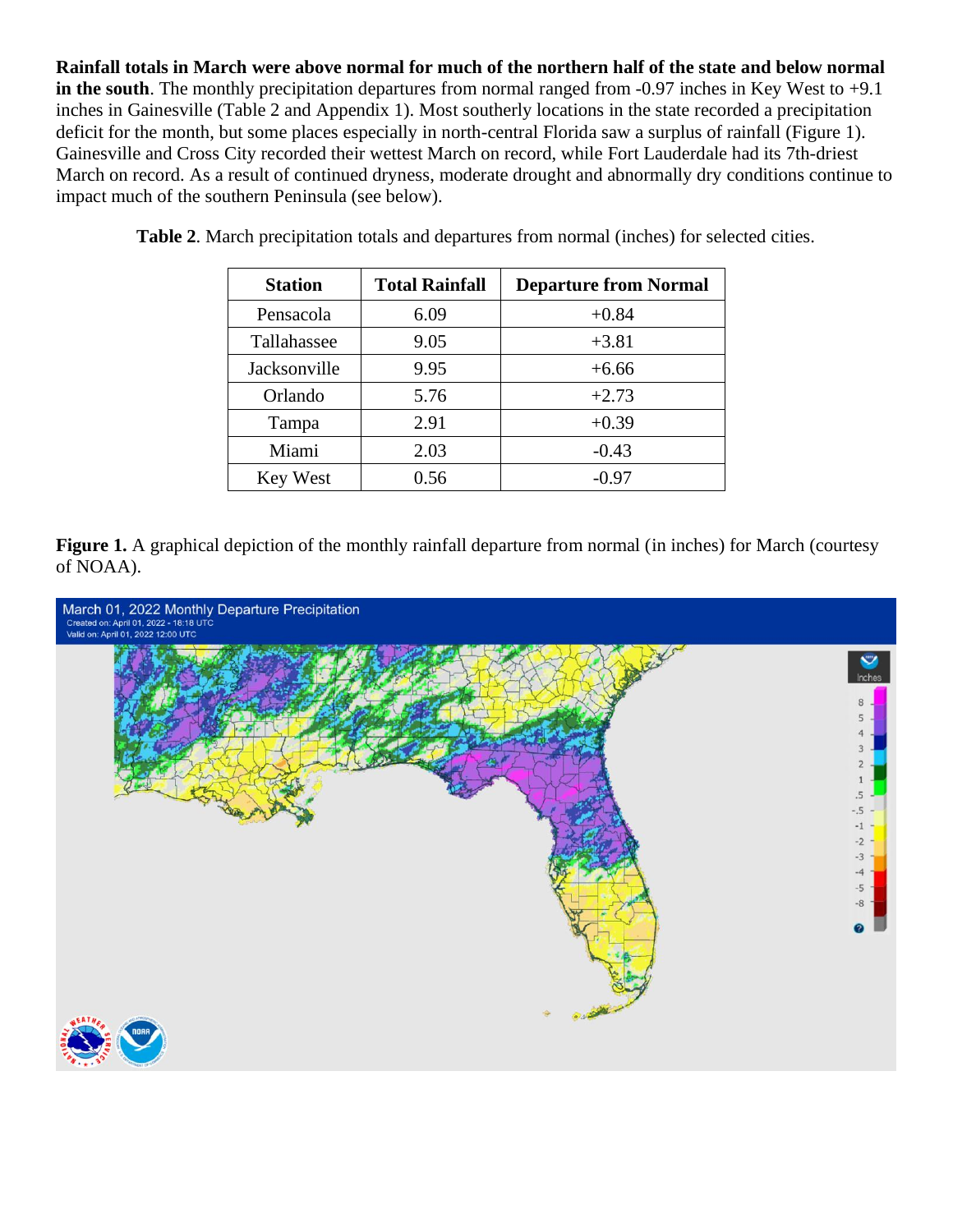#### **La Niña Advisory Continues.**

La Niña, the cool phase of the ENSO climate pattern, is favored to continue into the Northern Hemisphere summer (53% chance during June-August), with a 40-50% chance of La Niña or ENSO-neutral thereafter. After weakening in January, below-average sea surface temperatures strengthened during February 2022 across the central and east-central tropical Pacific as the weekly Niño-3.4 index decreased from -0.6 ̊C in early February to -1.1 ̊C in the last week of February.

#### **Hazardous Weather Events in March.**

According to the Local Storm Reports issued by the local National Weather Service offices serving Florida, there were 483 individual local reports of hazardous weather events recorded across the state during the month of March 2022 (see Table 4 for a breakdown by event type). Early in the month, wildfires broke out across the Panhandle as below-normal rainfall and warm weather led to the development of abnormally dry and moderate drought conditions. Another factor contributing to this wildfire outbreak was the unusual amount of fuel on the ground as a result of Hurricane Michael nearly four years ago, which decimated forests on private land in this area. Wildfires threatened several communities and led to the evacuation of a community and nursing home in Bay County. On the 31<sup>st</sup>, a tornado in Washington County, Florida resulted in two fatalities and two injuries, part of a severe weather outbreak across 7 states that generated at least 30 tornadoes in total.

**Table 4.** Breakdown of storm reports submitted in Florida during the month of March (compiled from Iowa State University/Iowa Environmental Mesonet).

| <b>Report Type</b>              | <b>Number of Reports</b> |  |  |
|---------------------------------|--------------------------|--|--|
| Flash Flood                     | 18                       |  |  |
| Heavy Rain                      | 29                       |  |  |
| Flood                           | 8                        |  |  |
| Hail                            | 38                       |  |  |
| Lightning                       |                          |  |  |
| Dense Fog                       |                          |  |  |
| Marine Thunderstorm Wind        | 51                       |  |  |
| Non-Thunderstorm Wind Gust      | 131                      |  |  |
| Non-Thunderstorm Wind Damage    | 11                       |  |  |
| Tornado/Waterspout/Funnel Cloud | 20/5/2                   |  |  |
| <b>Thunderstorm Wind Damage</b> | 71                       |  |  |
| Thunderstorm Wind Gust          | 91                       |  |  |
| Wildfire                        |                          |  |  |

#### **Drought-Related Impacts.**

During the first week of March, much of Florida was experiencing drought. About 2% of the state was in severe drought (D2), 50% of the state was in moderate drought (D1), and 36% was experiencing abnormally dry conditions, according to the U.S. Drought Monitor. Conditions improved in northern Florida throughout the month as a wet pattern emerged. By the end of the month, no areas were in severe drought (D2), 23% of the state (southwestern Florida) was in moderate drought (D1), and 32% was abnormally dry (Figure 2).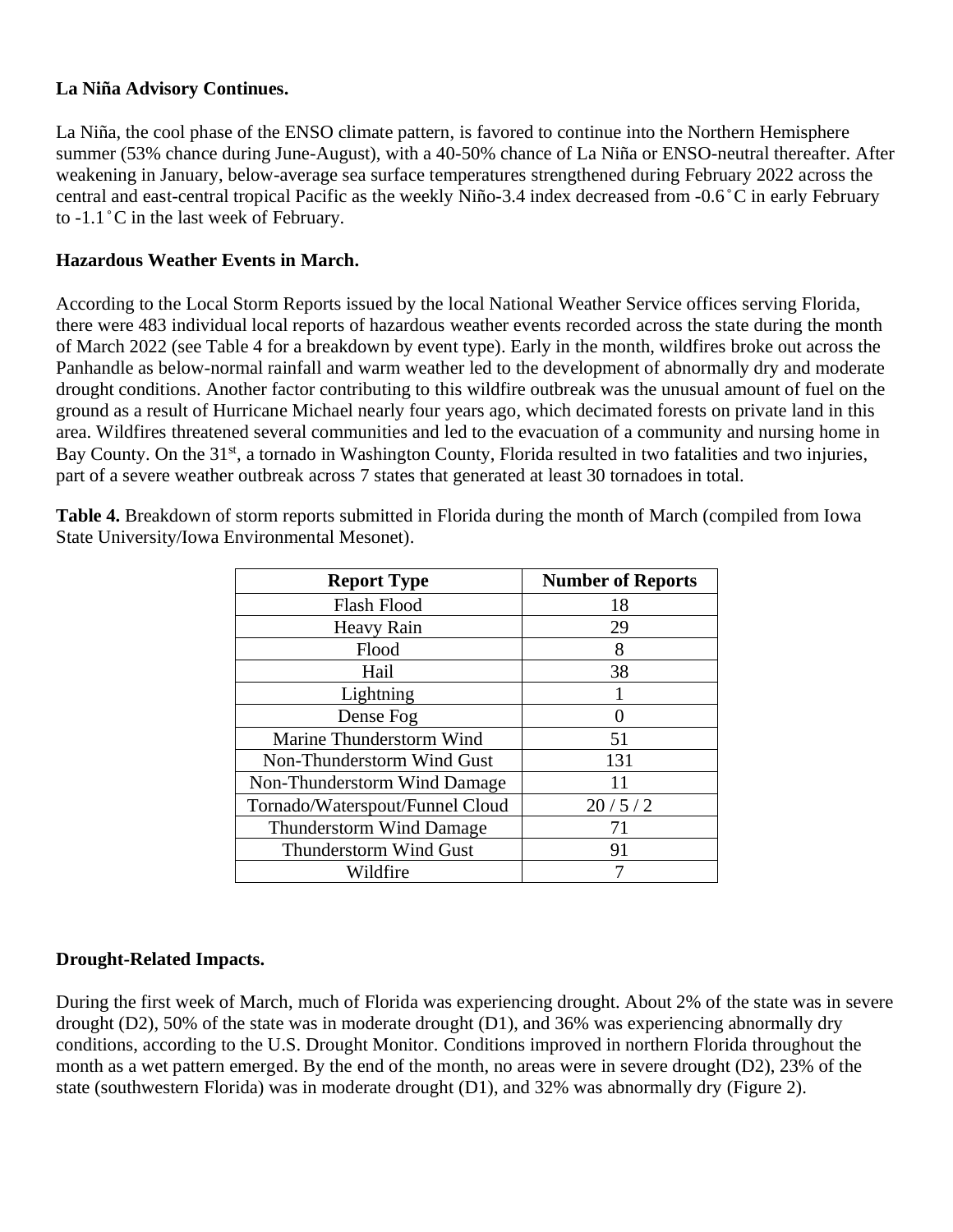As of March 31, the Lake Okeechobee water level was 13.78 ft. above sea level (Feet-NGVD29**)**, which is below average for this time of the year. The water level fell below average early in the month and continued to decline. At the first of the month, the water level was around 14.52 ft. above sea level.

# **U.S. Drought Monitor Florida**



#### **March 29, 2022** (Released Thursday, Mar. 31, 2022) Valid 8 a.m. EDT



#### Deborah Bathke National Drought Mitigation Center



**Agriculture-Related Impacts.**

While temperatures were above normal for the month of March, a mid-month frost led to some damage to crops including to berries, watermelon, and planted corn in the northern part of the state. Pasture conditions were poor to good throughout the state due to late cool weather and frost. Cattle remained in mostly good condition due to supplemental hay feeding. Sugarcane harvest was close to completion in the southern part of the Peninsula. Strawberry harvest continued and should conclude soon. Several vegetable crops were marketed including tomatoes, peppers, eggplant, sweet corn, green beans, yellow squash, zucchini, herbs, and avocadoes. Citrus fruit harvested included white and red grapefruit, oranges, tangerines, and tangelos. For more information, consult the [Crop Progress –](https://usda.library.cornell.edu/concern/publications/fq977t77k) State Stories, which is produced monthly December through March.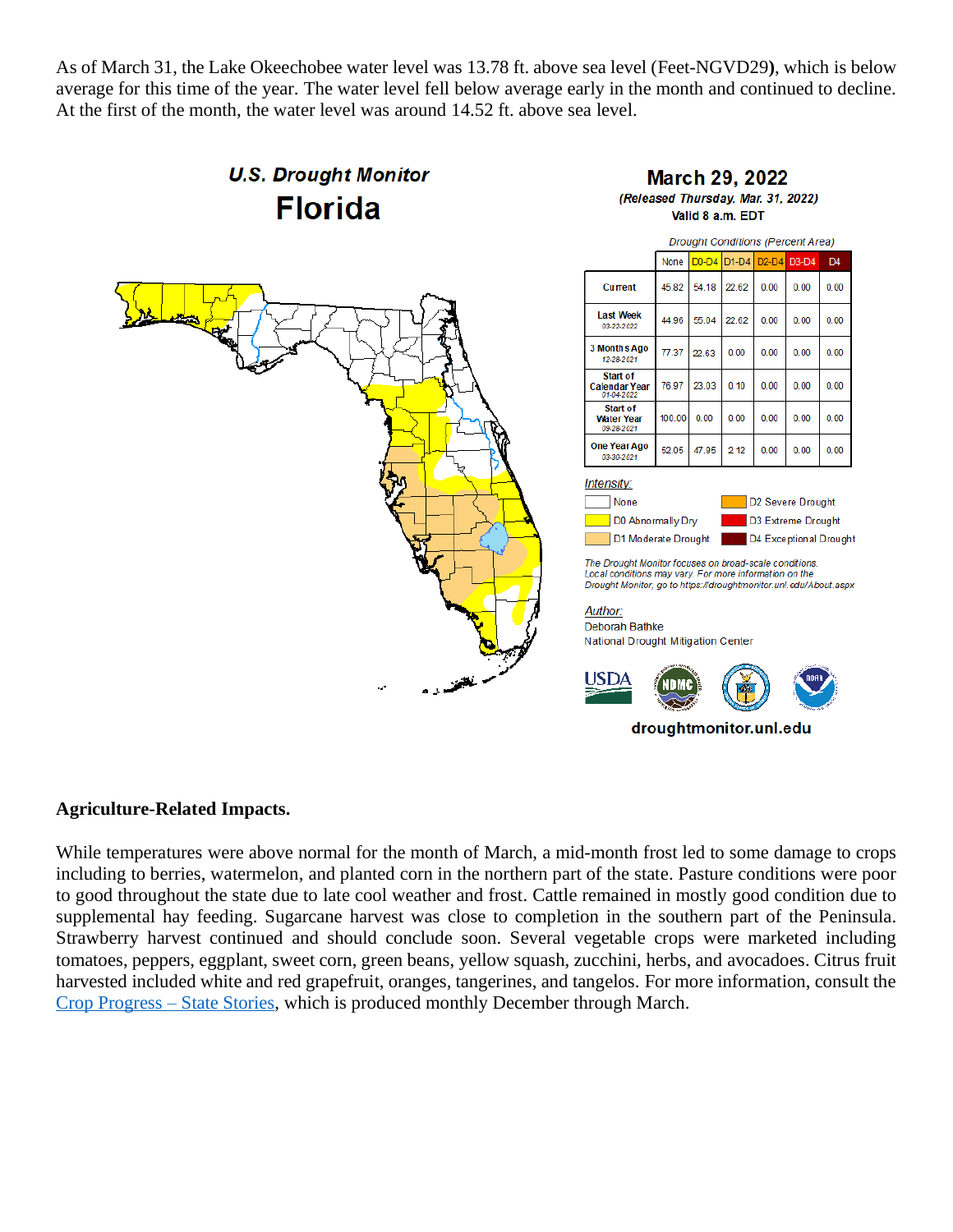| <b>Station</b>         | Average<br>Temperature (°F) | <b>Departure from</b><br>Normal $(^{\circ}F)$ | <b>Total Rainfall (in.)</b> | <b>Departure from</b><br>Normal (in.) |
|------------------------|-----------------------------|-----------------------------------------------|-----------------------------|---------------------------------------|
| Gainesville            | 66.1                        | $+3.4$                                        | 12.59                       | $+9.10$                               |
| Sarasota               | 71.7                        | $+3.6$                                        | 2.51                        | $-0.34$                               |
| Melbourne              | 71.8                        | $+3.2$                                        | 5.09                        | $+2.40$                               |
| Fort Myers             | 75.8                        | $+5.5$                                        | 0.43                        | $-1.64$                               |
| <b>West Palm Beach</b> | 75.2                        | $+4$ 1                                        | 2.69                        | $-0.62$                               |

**Appendix 1.** Additional March departures from normal data for select Florida locations (source: NWS).

**Appendix 2.** Select daily record high maximum temperatures broken or tied during March (compiled from NOAA).

| <b>Location</b>       | <b>Date</b>    | Record (°F) | <b>Broken/Tied</b> | Last       |
|-----------------------|----------------|-------------|--------------------|------------|
| <b>Key West</b>       | 3              | 93          | <b>Broken</b>      | 85 in 2019 |
| Tampa                 | $\overline{4}$ | 89          | <b>Broken</b>      | 88 in 1961 |
| Crestview             | $\overline{4}$ | 86          | <b>Broken</b>      | 83 in 1951 |
| <b>Tarpon Springs</b> | $\overline{5}$ | 88          | <b>Broken</b>      | 87 in 1997 |
| Fort Myers            | 5              | 90          | <b>Tied</b>        | 90 in 1961 |
| Jacksonville Beach    | 6              | 89          | <b>Broken</b>      | 88 in 1945 |
| Live Oak              | 6              | 88          | <b>Broken</b>      | 86 in 2003 |
| Panama City           | 6              | 81          | <b>Broken</b>      | 80 in 2004 |
| Venice                | 6              | 89          | <b>Broken</b>      | 86 in 2003 |
| Tampa                 | 6              | 89          | <b>Broken</b>      | 86 in 1983 |
| Key West              | 6              | 87          | <b>Broken</b>      | 84 in 2015 |
| <b>Bradenton</b>      | $\overline{7}$ | 87          | <b>Broken</b>      | 86 in 1985 |
| <b>Cross City</b>     | $\overline{7}$ | 86          | <b>Broken</b>      | 85 in 1961 |
| <b>Usher Tower</b>    | $\overline{7}$ | 88          | <b>Tied</b>        | 88 in 1974 |
| Gainesville           | $\overline{7}$ | 87          | <b>Broken</b>      | 86 in 1961 |
| Tampa                 | $\overline{7}$ | 88          | <b>Broken</b>      | 86 in 1995 |
| Key West              | $\overline{7}$ | 88          | <b>Broken</b>      | 85 in 2008 |
| Clermont              | 8              | 90          | <b>Broken</b>      | 87 in 2003 |
| Hastings              | 8              | 87          | <b>Broken</b>      | 84 in 1996 |
| Kissimmee             | 8              | 88          | <b>Broken</b>      | 87 in 2003 |
| Orlando               | 8              | 89          | <b>Broken</b>      | 87 in 1991 |
| Key West              | $\overline{8}$ | 89          | <b>Broken</b>      | 88 in 1967 |
| Fort Lauderdale Beach | 9              | 85          | <b>Broken</b>      | 84 in 2003 |
| Jacksonville Beach    | 9              | 86          | <b>Broken</b>      | 84 in 1951 |
| Gainesville           | 9              | 85          | <b>Tied</b>        | 85 in 2019 |
| Key West              | 9              | 88          | <b>Broken</b>      | 85 in 2003 |
| Daytona Beach         | 10             | 85          | <b>Broken</b>      | 83 in 1964 |
| Hastings              | 10             | 85          | <b>Broken</b>      | 83 in 2000 |
| Jacksonville Beach    | 10             | 86          | <b>Broken</b>      | 83 in 1993 |
| Perrine               | 11             | 89          | <b>Broken</b>      | 87 in 2017 |
| <b>Plant City</b>     | 11             | 91          | <b>Broken</b>      | 90 in 2019 |
| Key West              | 11             | 89          | <b>Broken</b>      | 86 in 2019 |
| Miami                 | 12             | 90          | <b>Broken</b>      | 87 in 2014 |
| Key West              | 12             | 90          | <b>Broken</b>      | 87 in 1968 |